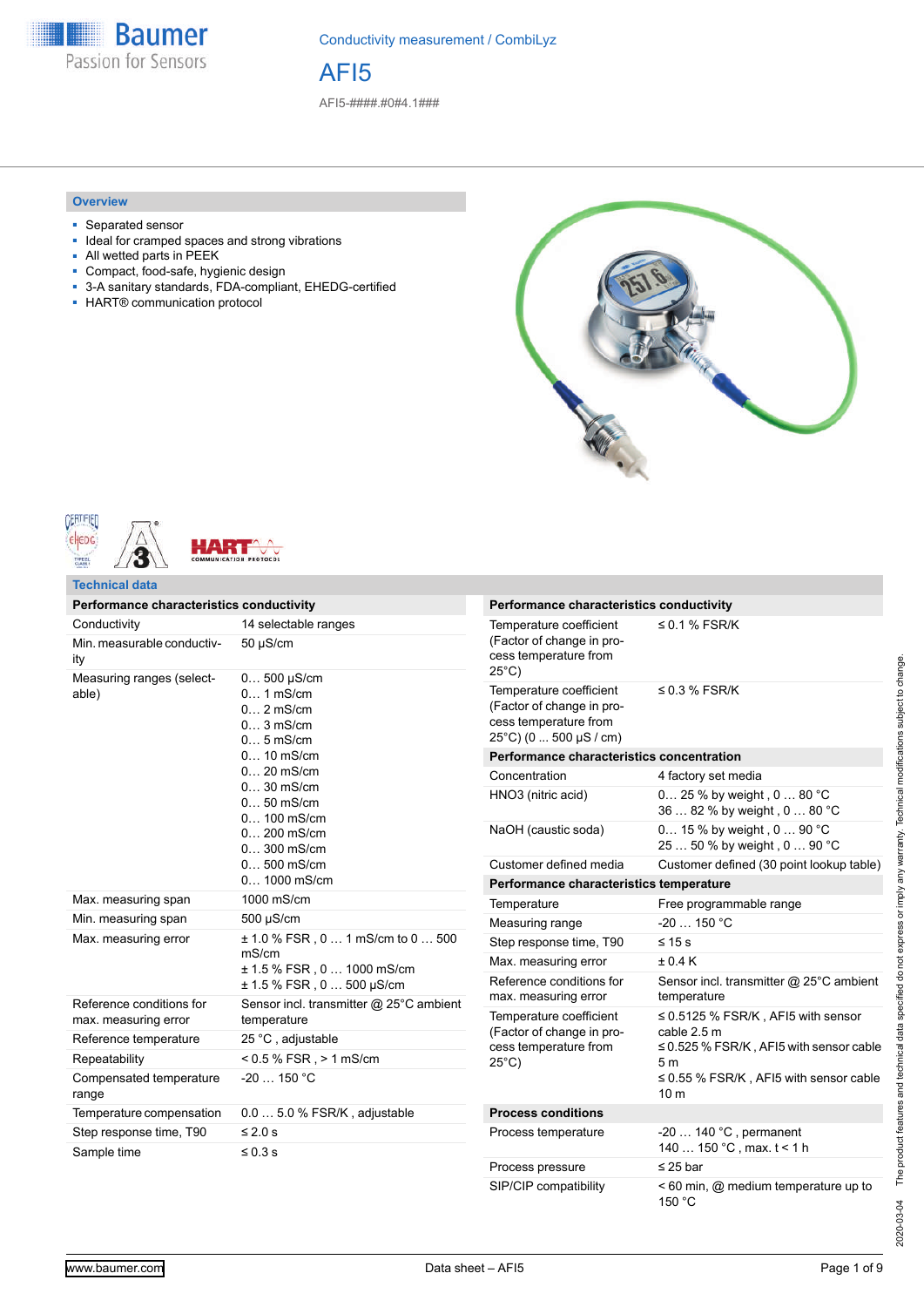

AFI5

AFI5-####.#0#4.1###

## **Technical data**

| <b>Process connection</b>                                                                                                                |                                                                             | <b>IO-Link interface</b>                |                                                                       |  |
|------------------------------------------------------------------------------------------------------------------------------------------|-----------------------------------------------------------------------------|-----------------------------------------|-----------------------------------------------------------------------|--|
| Connection variants                                                                                                                      | G 1 A hygienic                                                              | Dual channel 2                          | Temperature                                                           |  |
| Immersion length                                                                                                                         | Refer to section "Dimensional drawings"                                     | Dual channel 3                          | Relay 1                                                               |  |
| Wetted parts material                                                                                                                    | <b>PEEK Natura</b>                                                          | Dual channel 4                          | Relay 2                                                               |  |
| Surface roughness wetted                                                                                                                 | $Ra \leq 0.8$ µm                                                            | <b>Housing</b>                          |                                                                       |  |
| parts                                                                                                                                    |                                                                             | Style                                   | FlexHousing, Ø80 mm                                                   |  |
| <b>Ambient conditions</b>                                                                                                                |                                                                             |                                         | Wall mounted split version                                            |  |
| Operating temperature<br>range                                                                                                           | -30  80 °C, with DFON touch screen<br>-40  85 °C, without DFON touch screen | Overall size                            | Pipe mounted split version<br>Refer to section "Dimensional drawings" |  |
| Degree of protection (EN                                                                                                                 | IP 67                                                                       | Material                                | AISI 304 (1.4301)                                                     |  |
| 60529)                                                                                                                                   | IP 69K, with appropriate cable                                              | Cable (AFI5)                            |                                                                       |  |
| Humidity                                                                                                                                 | < 98 % RH, condensing                                                       | Cable lengths                           | 10.0 m                                                                |  |
| Insulation voltage                                                                                                                       | 500 V AC                                                                    |                                         | 5.0 <sub>m</sub>                                                      |  |
| Vibration (sinusoidal) (EN<br>60068-2-6)                                                                                                 | 1.0 mm p-p (2  13.2 Hz), 0.7 g (13.2<br>100 Hz), 1 octave / min.            | Material                                | 2.5 <sub>m</sub><br><b>PUR</b>                                        |  |
| <b>Output signal</b>                                                                                                                     |                                                                             | Temperature                             | $-4080 °C$                                                            |  |
| Conductivity/Concentration                                                                                                               | 420mA                                                                       | Minimum bending radius                  | 40 mm                                                                 |  |
|                                                                                                                                          | 4  20 mA, + HART®                                                           | <b>Electrical connection</b>            |                                                                       |  |
| Temperature                                                                                                                              | 4  20 mA                                                                    | Connector (available for left           | M12-A, 5-pin, stainless steel                                         |  |
| Relays                                                                                                                                   | 2 relays included in the display                                            | side)                                   | M16x1.5, plastic                                                      |  |
| Current rating                                                                                                                           | 100 mA, max.                                                                |                                         | M16x1.5, stainless steel                                              |  |
| Interface                                                                                                                                | IO-Link 1.1                                                                 |                                         | M20x1.5, plastic<br>M20x1.5, stainless steel                          |  |
|                                                                                                                                          | With HART <sup>®</sup> modem                                                | Connector (available for                | M16x1.5, plastic                                                      |  |
| With FlexProgrammer 9701                                                                                                                 |                                                                             | right side)                             | M16x1.5, stainless steel                                              |  |
| <b>HART®</b> interface                                                                                                                   | Universal commands                                                          |                                         | M20x1.5, plastic                                                      |  |
| Properties                                                                                                                               | Common-practice commands                                                    |                                         | M20x1.5, stainless steel                                              |  |
| Conductivity device family commands<br>Device Specific Commands<br>For more information please see , HART<br>Field Device Specification' |                                                                             |                                         | M12-A, 4-pin, stainless steel, 4  20 mA<br>output                     |  |
|                                                                                                                                          |                                                                             |                                         | M12-A, 8-pin, stainless steel, 4  20 mA                               |  |
|                                                                                                                                          |                                                                             |                                         | + relay output                                                        |  |
| Protocol                                                                                                                                 | HCF standard, Rev.7                                                         | <b>Power supply</b>                     |                                                                       |  |
| <b>IO-Link interface</b>                                                                                                                 |                                                                             | Voltage supply range                    | 15  35 V DC                                                           |  |
| Version                                                                                                                                  | 1.1                                                                         |                                         | 18  30 V DC, with IO-Link                                             |  |
| Device profile                                                                                                                           | <b>Smart Sensor Profile</b>                                                 | Current consumption (no<br>load)        | 150 mA, max.                                                          |  |
| <b>IODD</b>                                                                                                                              | Baumer-AFIx-20190110-IODD1.1.xml                                            | Power-up time                           | $\leq$ 10 s, without DFON touch screen                                |  |
| Port type                                                                                                                                | Class A                                                                     |                                         | $\leq$ 16 s, with DFON touch screen                                   |  |
| Transmission rate                                                                                                                        | 38,4 kbaud (COM2)                                                           | <b>Factory settings</b>                 |                                                                       |  |
| Min. cycle time                                                                                                                          | 8,4 ms                                                                      | <b>HART®</b>                            | Activated                                                             |  |
| Process data length                                                                                                                      | 128 bit                                                                     | IO-Link                                 | Disabled                                                              |  |
| SIO-mode                                                                                                                                 | Yes                                                                         | Output mode                             | Conductivity                                                          |  |
| Process data (cyclic)                                                                                                                    | Switch state                                                                | Conductivity Range 1                    | $0 200$ mS/cm                                                         |  |
|                                                                                                                                          | Signal analog output 1                                                      | Conductivity Range 2                    | $0 20$ mS/cm                                                          |  |
| Signal analog output 2                                                                                                                   |                                                                             | Conductivity Range 3                    | $0$ 2 mS/cm                                                           |  |
| Temperature<br>Unit temperature<br>Conductivity<br>Concentration                                                                         | Conductivity Range 4                                                        | $0 500 \mu S/cm$                        |                                                                       |  |
|                                                                                                                                          | Temperature output                                                          | 0150 °C                                 |                                                                       |  |
|                                                                                                                                          | Output damping                                                              | 0.00 s                                  |                                                                       |  |
|                                                                                                                                          | Actual measuring range                                                      | Temperature compensation                | 2.00 % FSR/K                                                          |  |
| Adjustable data (acyclic)                                                                                                                | Measuring mode<br>Sensor calibration                                        | Range 1-4<br>Output lower current limit |                                                                       |  |
|                                                                                                                                          | Media calibration                                                           |                                         | 3.70 mA                                                               |  |
|                                                                                                                                          | Reference temperature                                                       | Output upper current limit              | 21.00 mA                                                              |  |
|                                                                                                                                          | Temperature compensation                                                    | <b>Compliance and approvals</b>         |                                                                       |  |
| Switch parameters                                                                                                                        |                                                                             | <b>EMC</b>                              | EN 61326-1:2013                                                       |  |
| Dual channel                                                                                                                             | Conductivity/Concentration                                                  |                                         |                                                                       |  |

2020-03-04 The product features and technical data specified do not express or imply any warranty. Technical modifications subject to change.

2020-03-04 The product features and technical data specified do not express or imply any warranty. Technical modifications subject to change.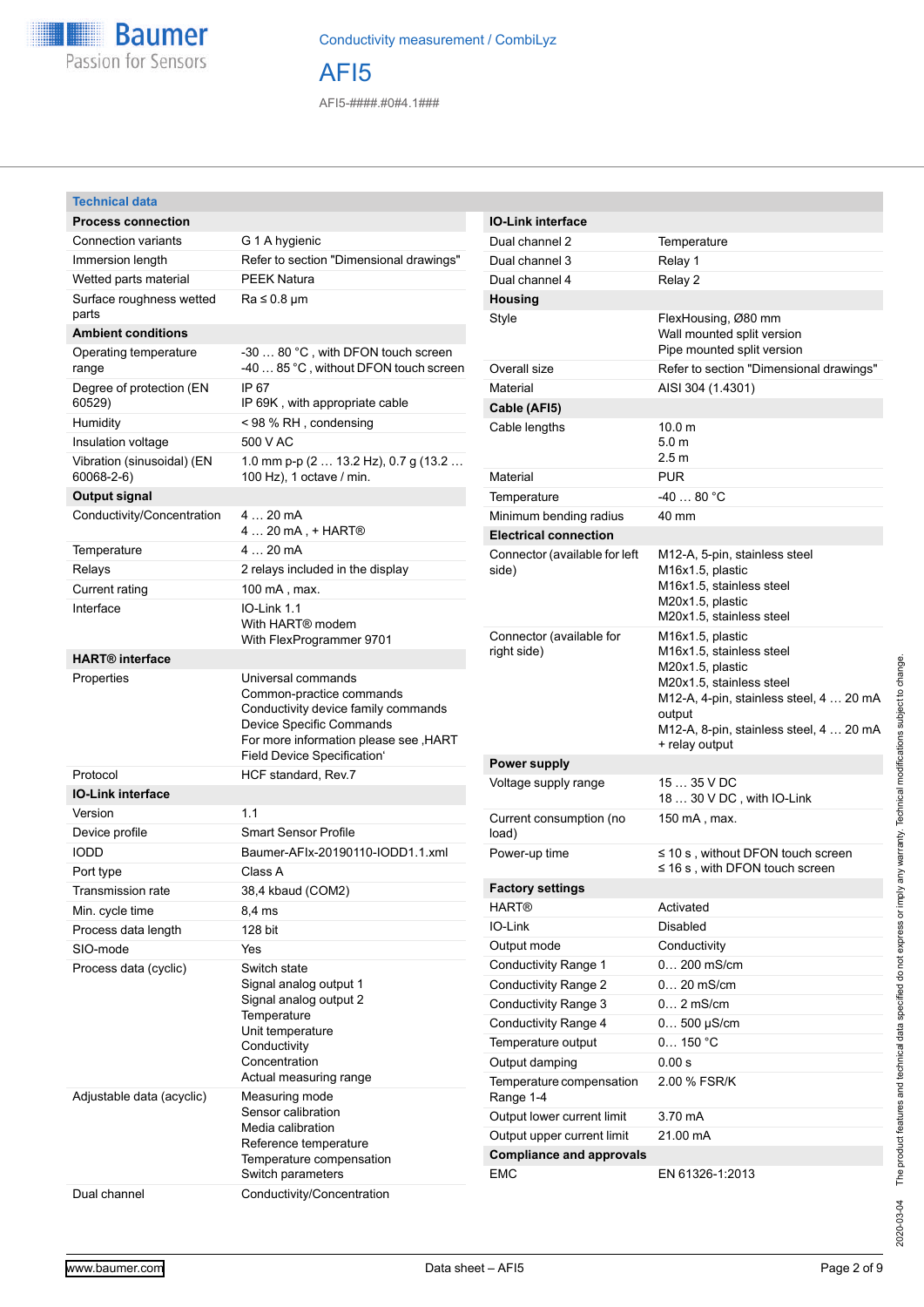

AFI5

AFI5-####.#0#4.1###

### **Technical data**

| Compliance and approvals |             |
|--------------------------|-------------|
| Hygiene                  | 3-A (74-07) |

EHEDG EL Class I FDA (21 CFR 177.2415)

| <b>Operating conditions</b> |           |                      |                |             |                 |
|-----------------------------|-----------|----------------------|----------------|-------------|-----------------|
| <b>Measuring range</b>      |           | Max. measuring error | Conductivity   |             | Media group     |
| $0500 \mu S/cm$             | 1,5 % FSR | $7.5 \mu$ S/cm       | 55 nS/cm       |             |                 |
| $0 1$ mS/cm                 | 1.0 % FSR | $10 \mu$ S/cm        | $1 \mu$ S/cm   |             | Water           |
| $0$ 2 mS/cm                 | 1.0 % FSR | $20 \mu S/cm$        | $10 \mu$ S/cm  |             |                 |
| $03$ mS/cm                  | 1,0 % FSR | $30 \mu S/cm$        | $600 \mu S/cm$ |             |                 |
| $05$ mS/cm                  | 1.0 % FSR | $50 \mu S/cm$        |                |             |                 |
| $010$ mS/cm                 | 1.0 % FSR | $100 \mu$ S/cm       | 1 mS/cm        |             | Food & Beverage |
| $020$ mS/cm                 | 1.0 % FSR | $200 \mu S/cm$       |                | <b>AFIx</b> |                 |
| $030$ mS/cm                 | 1.0 % FSR | $300 \mu$ S/cm       |                |             |                 |
| $050$ mS/cm                 | 1.0 % FSR | $500 \mu S/cm$       | $10$ mS/cm     | range       |                 |
| $0100$ mS/cm                | 1.0 % FSR | $1 \text{ mS/cm}$    | $100$ mS/cm    |             | Process         |
| $0200$ mS/cm                | 1.0 % FSR | 2 mS/cm              | 1000 mS/cm     |             |                 |
| $0300$ mS/cm                | 1.0 % FSR | 3 mS/cm              |                |             |                 |
| $0500$ mS/cm                | 1.0 % FSR | 5 mS/cm              |                |             |                 |
| $01000$ mS/cm               | 1.5 % FSR | $15 \text{ mS/cm}$   |                |             |                 |

## **Display**

| <b>General information</b> |                           |
|----------------------------|---------------------------|
| Panel type                 | <b>FSTN Graphical LCD</b> |
| Display range              | $-9999 - 99999$           |
| Max. digit height          | $22 \text{ mm}$           |
| Material                   | Polycarbonate             |
| Amhient conditions         |                           |

| Operating temperature<br>range             | $-3080 °C$       |
|--------------------------------------------|------------------|
| Optimal readability temper-<br>ature range | $-1070 °C$       |
| Degree of protection (EN<br>60529)         | IP 67<br>IP 69 K |

## **Input signal**

| Input signal from transmit- | Digital, 2-way for communication    |
|-----------------------------|-------------------------------------|
| ter                         | between transmitter and display     |
| Update time                 | $\leq$ 1 s . max.<br>$0.3 s$ , typ. |

| User configurable data         |                                                                                                                                                                   |
|--------------------------------|-------------------------------------------------------------------------------------------------------------------------------------------------------------------|
| Error- / Warning-indication    | Individually configurable display and<br>backlight indication in white, green or<br>red colour, steady or flashing light. Con-<br>figurable limits over the range |
| Media description              | Customer programmable<br>e.g. "MILK", "Water", "NaOH"                                                                                                             |
| Measuring unit                 | µS/cm<br>mS/cm<br>%<br>°C<br>°F                                                                                                                                   |
| User defined measuring<br>unit | $8 \times 20$ pixel matrix                                                                                                                                        |

## **Relays**

| Contacts               | 2 x solid state relays |
|------------------------|------------------------|
| Max. load current      | 75 mA                  |
| Max. switching voltage | 60 V                   |

Media Ultra-pure water Pure water Process water Drinking water Beer

Milk Orange juice Apple juice Phosphoric acid Hydrochloric acid Sodium hydroxide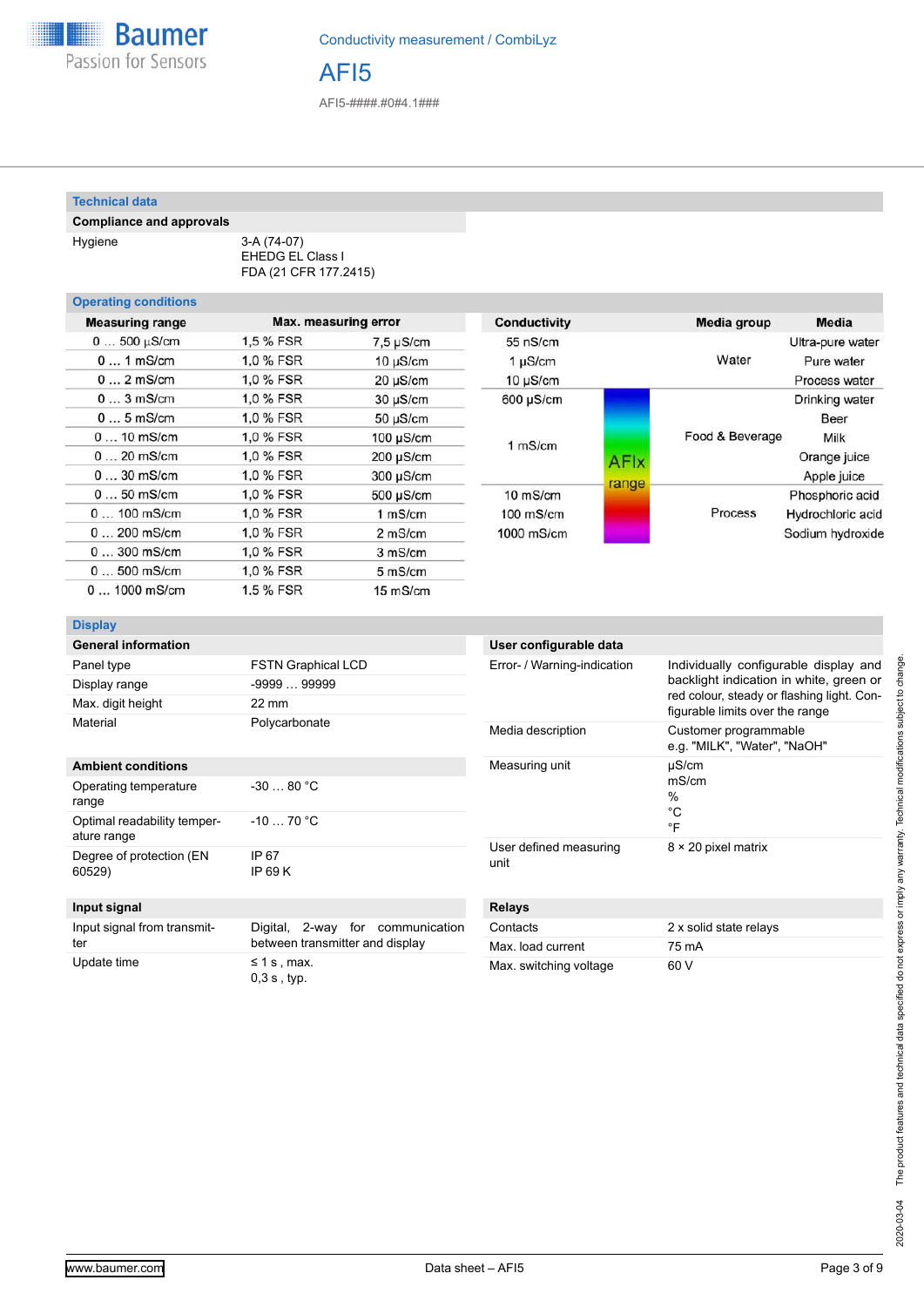

 $R:1$ 

AFI5-####.#0#4.1###

0000

 $237^\circ$ C

### **Display**



Conductivity value with medium and additional values



Conductivity value with measuring point (TAG)





Medium with measuring point (TAG)





and medium



Bar chart including temperature Conductivity and concentration



 $23.7^{\circ}$ C 0000  $R:1$ 70 **Water**  $5.21 \text{ mA}$ Concentration with additional values and medium



value



White background **Green background** Red background **Red background** Exemplary error message

2020-03-04 The product features and technical data specified do not express or imply any warranty. Technical modifications subject to change.

The product features and technical data specified do not express or imply any warranty. Technical modifications subject to change.





FlexHousing, wall mounting, front view FlexHousing, wall mounting, side view FlexHousing, pipe mounting, front view





2020-03-04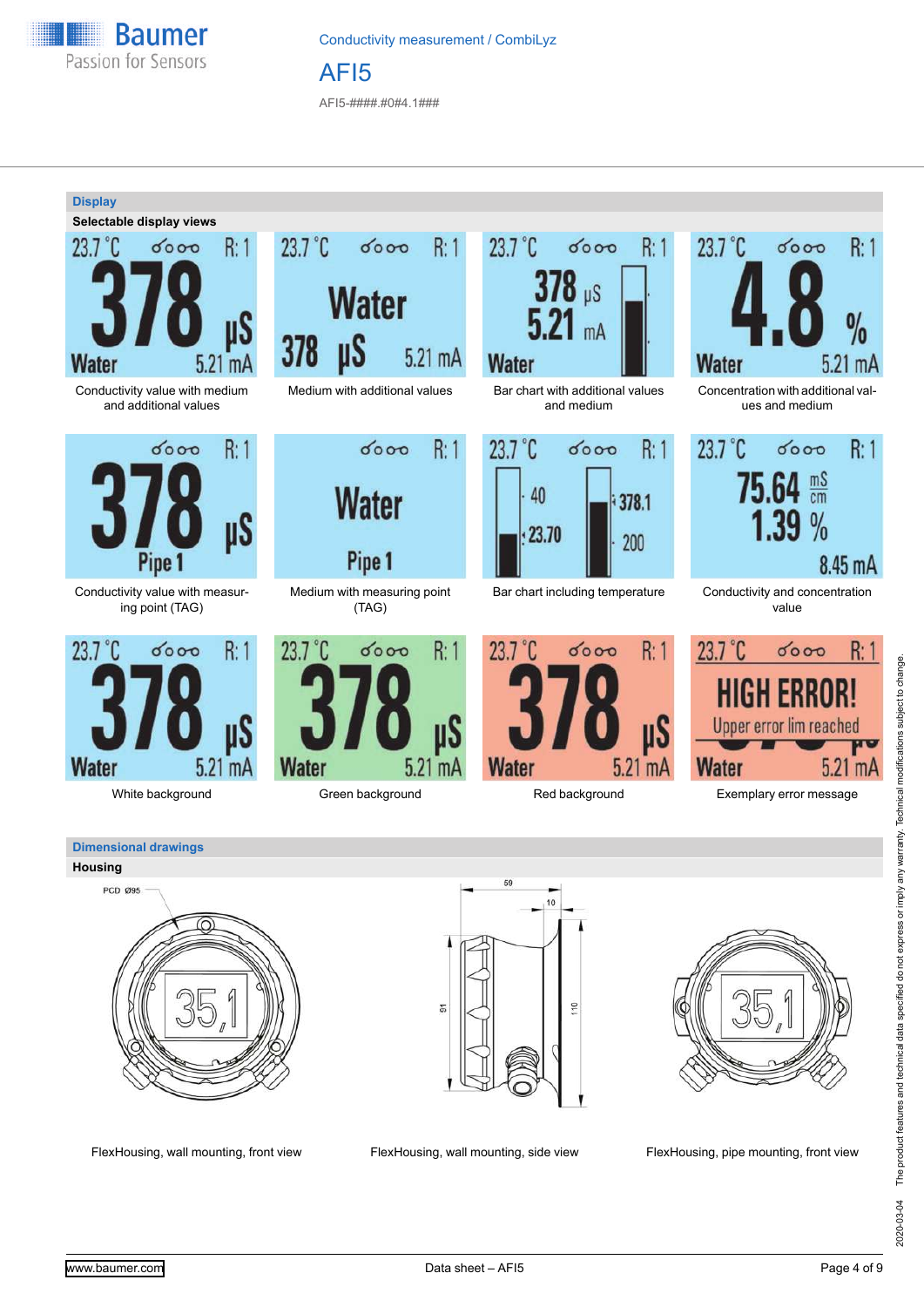

Conductivity measurement / CombiLyz AFI5 AFI5-####.#0#4.1###

**Dimensional drawings Housing**



FlexHousing, pipe mounting, side view

#### **Process connection**







G 1 A hygienic (BCID: A04), PEEK, 37 mm G 1 A hygienic (BCID: A04), PEEK, 60 mm G 1 A hygienic (BCID: A04), PEEK, 83 mm



Sensor tip with integrated Pt100 sensor element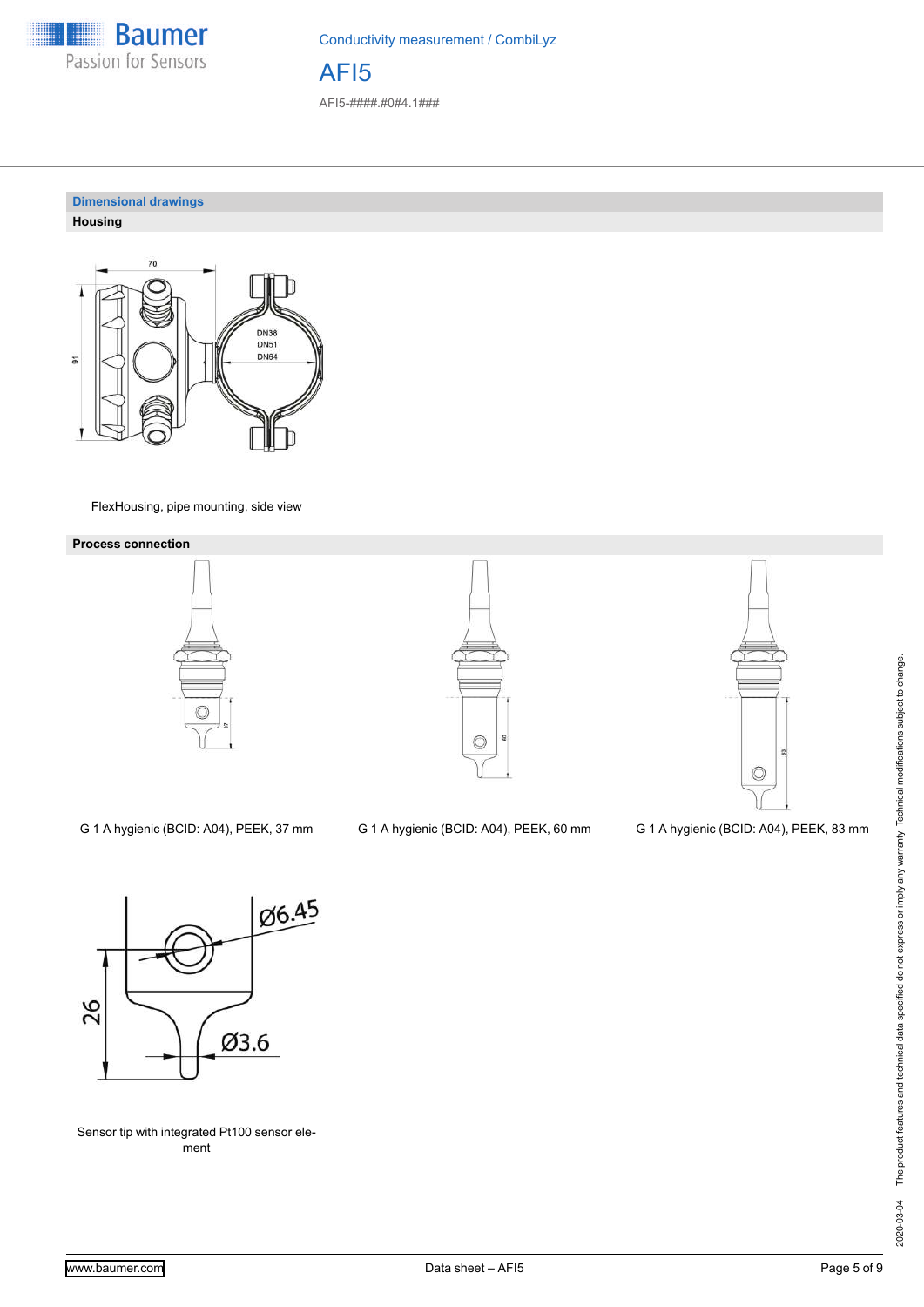

AFI5-####.#0#4.1###



|                 | Left side connection (front view): M12-A, 5-pin |             |                |
|-----------------|-------------------------------------------------|-------------|----------------|
| <b>Function</b> |                                                 |             | Pin assignment |
| $+Vs$           | Power supply +                                  | 15  35 V DC |                |
| GND(0 V)        | Power supply -                                  | $1535$ V DC | 3              |
| $I$ out1+       | Conductivity +                                  | 420mA       | 4              |
| lout-           | Conductivity -                                  | 420mA       | 2              |
| IO-Link         | IO-Link / SW                                    |             | 5              |

Iout- is internally connected as common for both Conductivity/Concentration and Temperature output.

|                  | Left side connection (front view): Cable gland |                            |                           |
|------------------|------------------------------------------------|----------------------------|---------------------------|
| <b>Function</b>  |                                                |                            | <b>Recommended wiring</b> |
| $+Vs$            | Power supply $+ 1535$ V DC                     |                            | ΒN                        |
| <b>GND (0 V)</b> |                                                | Power supply - $1535$ V DC | BU                        |
| $I$ out1+        | Conductivity +                                 | $420$ mA                   | ΒK                        |
| lout-            | Conductivity -                                 | 420mA                      | WH                        |
| IO-Link          | IO-Link / SW                                   |                            | GY                        |
|                  |                                                |                            |                           |

Iout- is internally connected as common for both Conductivity/Concentration and Temperature output.

## **Right side connection (front view): M12-A, 4-pin**

| <b>Function</b> |                       |                | <b>Pin assignment</b> |
|-----------------|-----------------------|----------------|-----------------------|
| $lout2+$        | Temperature +         | 420mA          |                       |
| lout-           | Temperature -         | 420mA          |                       |
| S <sub>1</sub>  | <b>External input</b> | n.c. / 24 V DC |                       |
| S <sub>2</sub>  | <b>External input</b> | n.c. / 24 V DC | 3                     |

Iout- is internally connected as common for both Conductivity/Concentration and Temperature output.

|                 | Right side connection (front view): M12-A, 8-pin |                  |                       |
|-----------------|--------------------------------------------------|------------------|-----------------------|
| <b>Function</b> |                                                  |                  | <b>Pin assignment</b> |
| $l$ out $2+$    | Temperature +                                    | 420mA            | 2                     |
| lout-           | Temperature -                                    | 420mA            | 7                     |
| S <sub>1</sub>  | <b>External input</b>                            | $n.c.$ / 24 V DC |                       |
| S <sub>2</sub>  | <b>External input</b>                            | n.c. / 24 V DC   | 8                     |
| R <sub>11</sub> | Relay 1                                          |                  | 5                     |
| R <sub>12</sub> | Relay 1                                          |                  | 6                     |
| R <sub>21</sub> | Relay 2                                          |                  | 3                     |
| R <sub>22</sub> | Relay 2                                          |                  | 4                     |

Iout- is internally connected as common for both Conductivity/Concentration and Temperature output.

|                 | Right side connection (front view): Cable gland |                  |                           |
|-----------------|-------------------------------------------------|------------------|---------------------------|
| <b>Function</b> |                                                 |                  | <b>Recommended wiring</b> |
| $lout2+$        | Temperature +                                   | 420mA            | BN                        |
| lout-           | Temperature -                                   | 420mA            | BU                        |
| S <sub>1</sub>  | <b>External input</b>                           | $n.c.$ / 24 V DC | WH                        |
| S <sub>2</sub>  | <b>External input</b>                           | $n.c.$ / 24 V DC | <b>RD</b>                 |
| R <sub>11</sub> | Relay 1                                         |                  | GY                        |
| R <sub>12</sub> | Relay 1                                         |                  | <b>PK</b>                 |
| R <sub>21</sub> | Relay 2                                         |                  | <b>GN</b>                 |
| R <sub>22</sub> | Relay 2                                         |                  | <b>YE</b>                 |

Iout- is internally connected as common for both Conductivity/Concentration and Temperature output.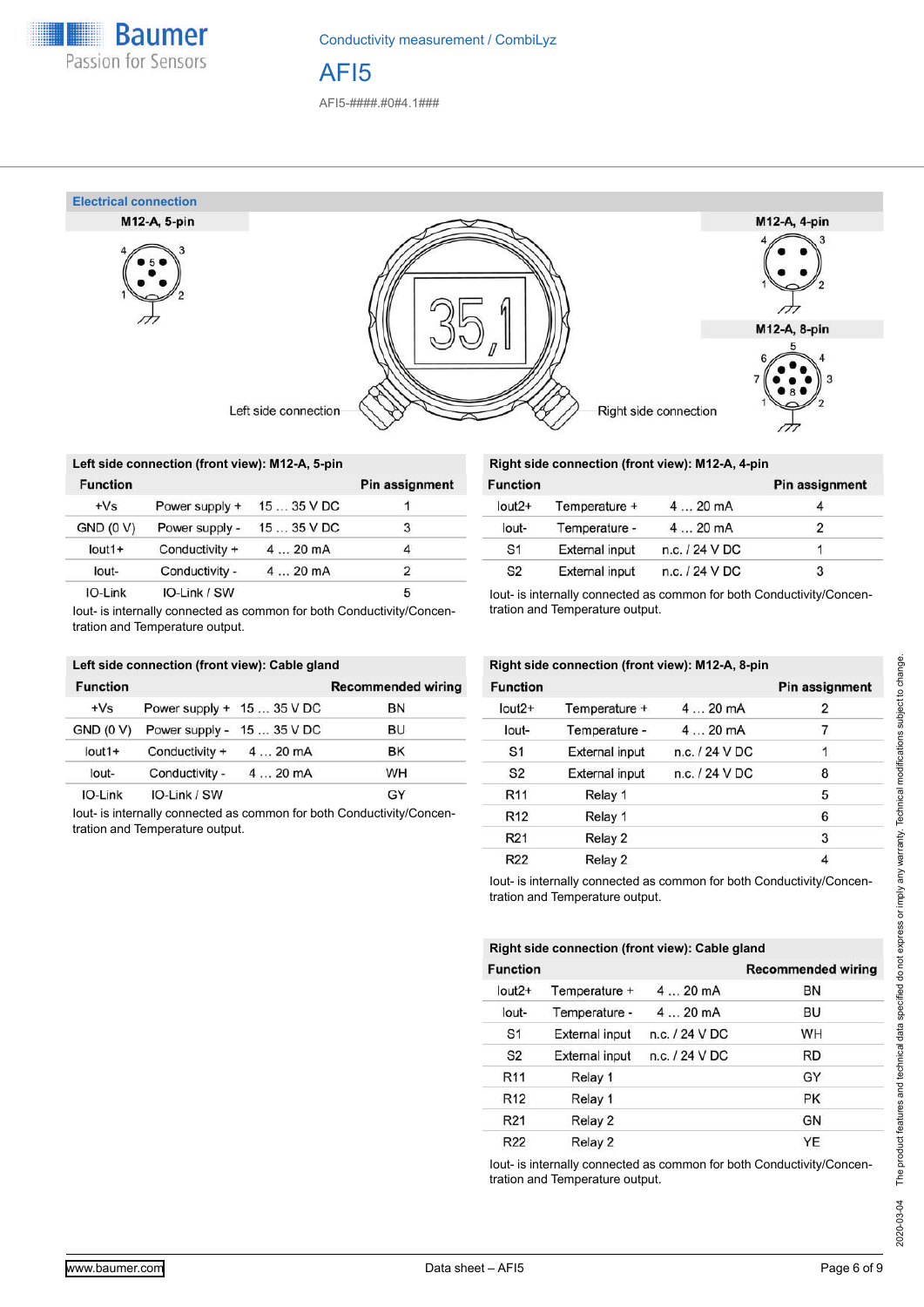

**Electrical connection**

**Terminal assignment transmitter**

Conductivity measurement / CombiLyz

AFI5

AFI5-####.#0#4.1###





**Terminal assignment DFON display**

The ground connection is to be connected with the cable shield if using cable gland and shielded cable.



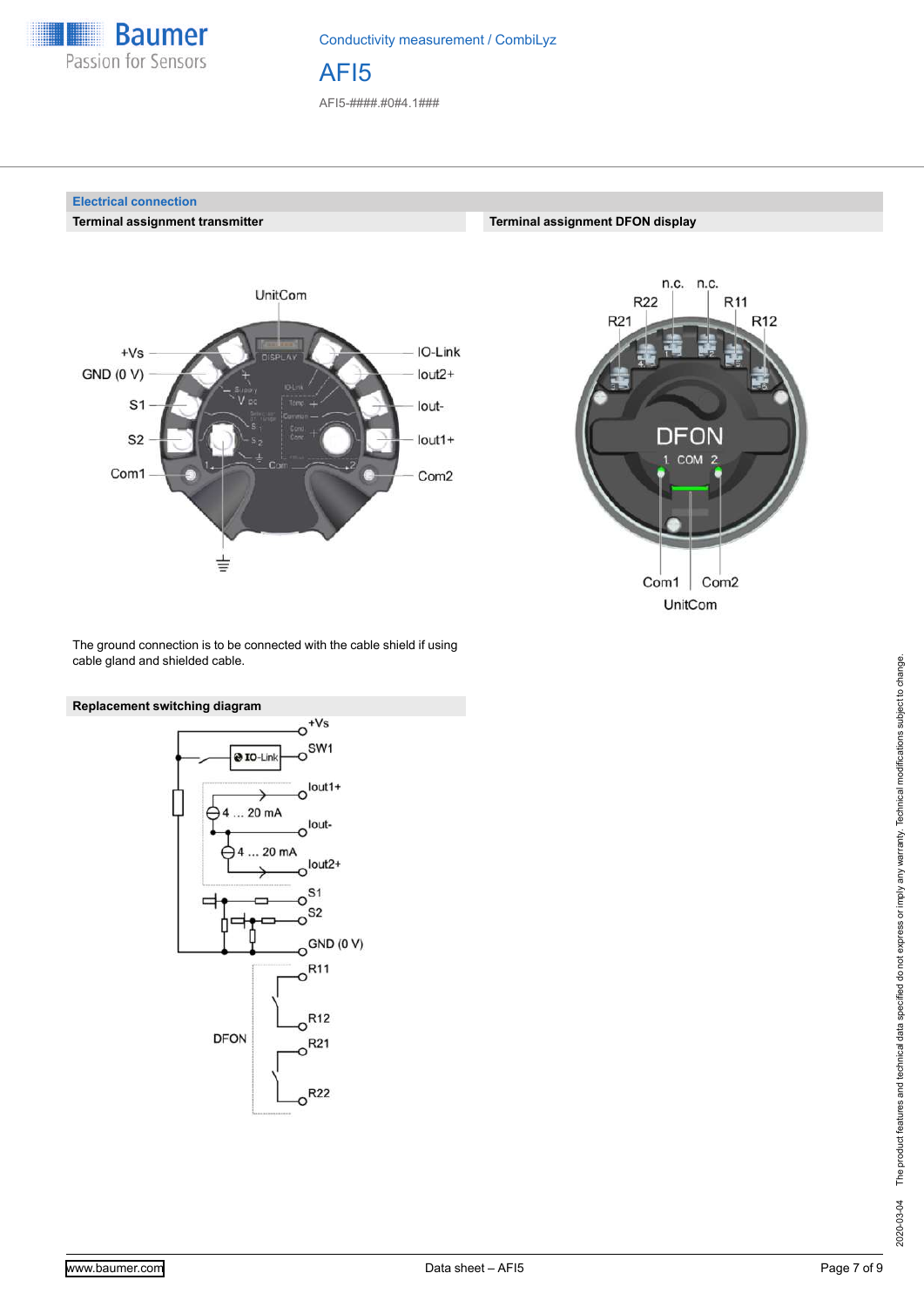

AFI5

AFI5-####.#0#4.1###

| <b>Ordering information</b>                            |     |   |                |       |              |              |                         |             |   |                |                |                |     |
|--------------------------------------------------------|-----|---|----------------|-------|--------------|--------------|-------------------------|-------------|---|----------------|----------------|----------------|-----|
| Ordering key - Configuration possibilities see website |     |   |                |       |              |              |                         |             |   |                |                |                |     |
|                                                        | AFI | 5 | $\blacksquare$ | $#$ # |              | #  #         | #                       | $\mathbf 0$ | # | $\overline{4}$ | 1#             |                | # # |
| <b>Product</b>                                         |     |   |                |       |              |              |                         |             |   |                |                |                |     |
|                                                        | AFI |   |                |       |              |              |                         |             |   |                |                |                |     |
| Type                                                   |     |   |                |       |              |              |                         |             |   |                |                |                |     |
| Split version                                          |     | 5 |                |       |              |              |                         |             |   |                |                |                |     |
| Housing                                                |     |   |                |       |              |              |                         |             |   |                |                |                |     |
| Wall mounting                                          |     |   | A              |       |              |              |                         |             |   |                |                |                |     |
| Pipe mounting DN38                                     |     |   | С              |       |              |              |                         |             |   |                |                |                |     |
| Pipe mounting DN51                                     |     |   | D              |       |              |              |                         |             |   |                |                |                |     |
| Pipe mounting DN64                                     |     |   | Е              |       |              |              |                         |             |   |                |                |                |     |
| <b>Electrical connection</b>                           |     |   |                |       |              |              |                         |             |   |                |                |                |     |
| 2 x M16x1.5 cable gland                                |     |   |                | 8     |              |              |                         |             |   |                |                |                |     |
| $1 \times M16x1.5 + 1 \times M20x1.5$ cable gland      |     |   |                | Α     |              |              |                         |             |   |                |                |                |     |
| 2 x M20x1.5 cable gland                                |     |   |                | B     |              |              |                         |             |   |                |                |                |     |
| 1 x M12-A, 5-pin + 1 x M12-A, 4-pin                    |     |   |                | C     |              |              |                         |             |   |                |                |                |     |
| 1 x M12-A, 5-pin + 1 x M12-A, 8-pin                    |     |   |                | D     |              |              |                         |             |   |                |                |                |     |
| Material of el. connection                             |     |   |                |       |              |              |                         |             |   |                |                |                |     |
| Plastic                                                |     |   |                |       | $\mathbf{1}$ |              |                         |             |   |                |                |                |     |
| Stainless steel, AISI 304 (1.4301)                     |     |   |                |       | $\mathsf 3$  |              |                         |             |   |                |                |                |     |
| Cable length (cm)                                      |     |   |                |       |              |              |                         |             |   |                |                |                |     |
| Sensor cable 250 cm                                    |     |   |                |       |              | $\mathbf{1}$ |                         |             |   |                |                |                |     |
| Sensor cable 500 cm                                    |     |   |                |       |              | 2            |                         |             |   |                |                |                |     |
| Sensor cable 1000 cm                                   |     |   |                |       |              | 3            |                         |             |   |                |                |                |     |
| <b>Display</b>                                         |     |   |                |       |              |              |                         |             |   |                |                |                |     |
| Without display                                        |     |   |                |       |              |              | 1                       |             |   |                |                |                |     |
| With display, with activated relays                    |     |   |                |       |              |              | $\overline{\mathbf{4}}$ |             |   |                |                |                |     |
| <b>Safety</b>                                          |     |   |                |       |              |              |                         |             |   |                |                |                |     |
| Standard                                               |     |   |                |       |              |              |                         | 0           |   |                |                |                |     |
| Configuration                                          |     |   |                |       |              |              |                         |             |   |                |                |                |     |
| No configuration                                       |     |   |                |       |              |              |                         |             | 0 |                |                |                |     |
| Configuration of range                                 |     |   |                |       |              |              |                         |             | 1 |                |                |                |     |
| Configuration of range + display                       |     |   |                |       |              |              |                         |             | 3 |                |                |                |     |
| incl. 2 relays                                         |     |   |                |       |              |              |                         |             |   |                |                |                |     |
| Output<br>2 x 420 mA, HART                             |     |   |                |       |              |              |                         |             |   | 4              |                |                |     |
| Version                                                |     |   |                |       |              |              |                         |             |   |                |                |                |     |
| IO-Link                                                |     |   |                |       |              |              |                         |             |   |                | $\mathbf{1}$   |                |     |
| <b>Process connection</b>                              |     |   |                |       |              |              |                         |             |   |                |                |                |     |
| G 1 A hygienic, PEEK, length: 37 mm. (A04)             |     |   |                |       |              |              |                         |             |   |                | 1              |                |     |
| G 1 A hygienic, PEEK, length: 83 mm. (A04)             |     |   |                |       |              |              |                         |             |   |                | $\overline{c}$ |                |     |
| G 1 A hygienic, PEEK, length: 60 mm. (A04)             |     |   |                |       |              |              |                         |             |   |                | 3              |                |     |
| <b>Approvals</b>                                       |     |   |                |       |              |              |                         |             |   |                |                |                |     |
| Standard aprovals                                      |     |   |                |       |              |              |                         |             |   |                |                | 0              |     |
| 3-A / EHEDG                                            |     |   |                |       |              |              |                         |             |   |                |                | $\mathbf{1}$   |     |
| $3-A$                                                  |     |   |                |       |              |              |                         |             |   |                |                | $\overline{c}$ |     |
|                                                        |     |   |                |       |              |              |                         |             |   |                |                |                |     |